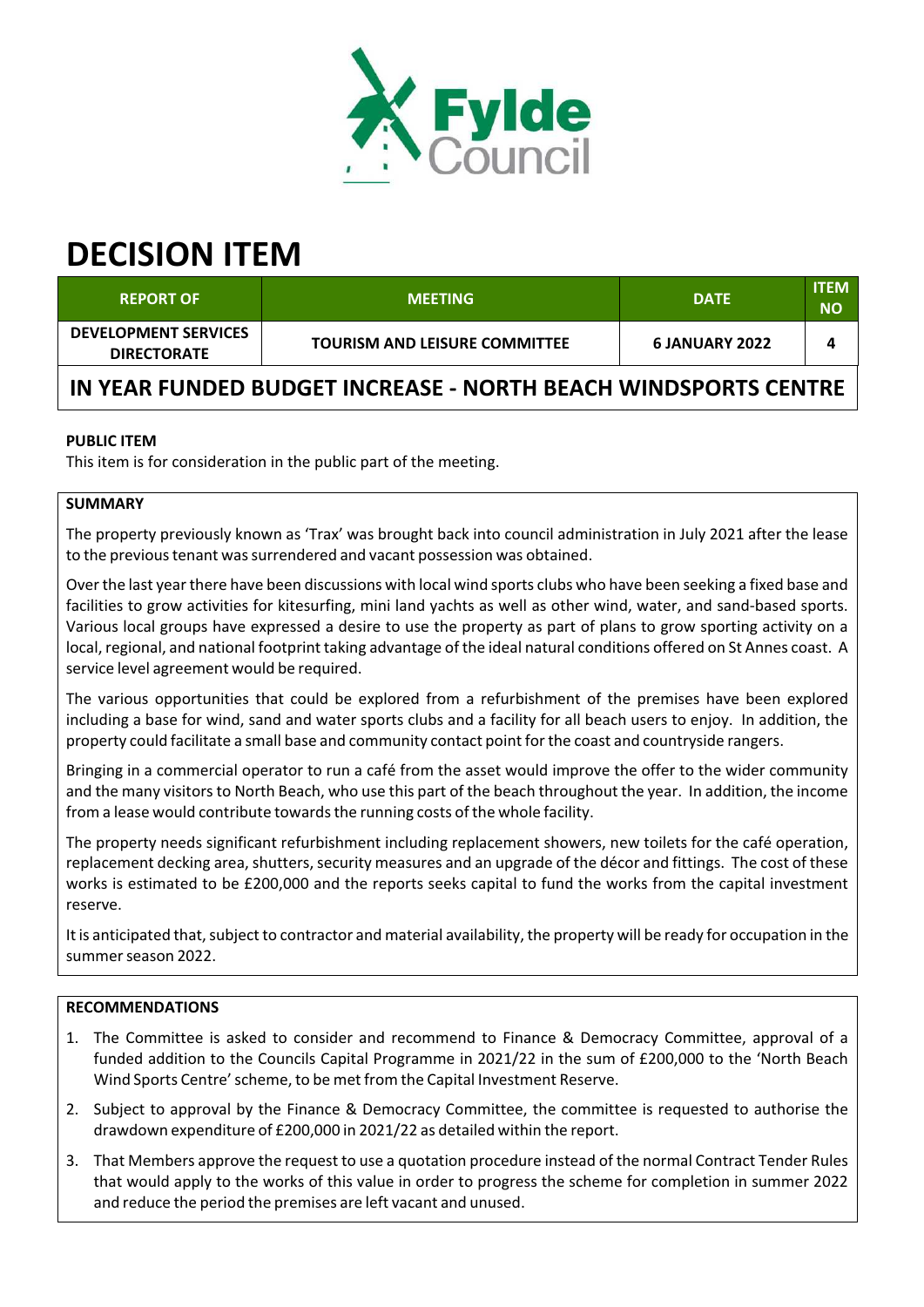#### **SUMMARY OF PREVIOUS DECISIONS**

Tourism & Leisure Committee ‐ 9 Sept 2021

RESOLVED:

1. To note the terms of the Court Order in resolution of the breach of the terms of the lease of the tenant of the former Sand Yacht Club building.

2. To agree to officers working up a scheme to redevelop the former Sand Yacht Club building and yard as a wind sports centre as set out in the report and bring a further report on proposals for the creation of a wind sports centre to a future meeting.

Director of Development Services‐ 7 August 2019

To commence legal proceedings to seek forfeiture of the lease and underlease of the Sand Yacht Club building.

Finance and Democracy Committee – 22 July 2019

RESOLVED to delegate authority to the Director of Development Services to forfeit the lease and underlease (either by proceedings or by peaceable re‐entry) should officers consider the Tenant unable/unwilling to remedy the breaches identified.

Ground lease of Sand Yacht Club building ‐ Portfolio Holder Decision ‐ 2009/012

That the Portfolio Holder authorises the grant of a new ground lease to Trax on the terms set out in the report.

| CORPORATE PRIORITIES                                     |  |  |
|----------------------------------------------------------|--|--|
| Economy – To create a vibrant and healthy economy        |  |  |
| Environment - To deliver services customers expect       |  |  |
| Efficiency – By spending money in the most efficient way |  |  |
| Tourism – To create a great place to live and visit      |  |  |

## **REPORT**

## BACKGROUND

- 1. The property is located to the Northern corner of North Beach car park and has a decking area to the front that leads to a former kitchen area and open spaces that have been used previously for café space and educational classrooms. To the rear there is storage, toilets, and showers with significant outside space for car parking or outdoor use / storage. The property was leased for use as a sand and water sports facility with the leaseholder erecting most of the current structure and initially expressing interest in the sand yacht licence, but this was subsequently not taken up. The use of the facility was changed under a sublet by the tenant to a learning centre for bespoke students with the sand, wind and water sports offer removed and the café facility ceased. The council was not notified about the sublet or the change of use.
- 2. The lease of the property was forfeited following breaches of covenant by the previous tenant and possession of the site reverted to the council in July 2021. Following forfeiture of the lease officers inspected the facilities and considered options for redevelopment of the premises with the return of sand, wind and water sports the preferred option given the original remit for the premises and the increased wind and water sports activity particularly the development of kite surfing. St Annes is recognised as one of the best locations for kite surfing in the nation with the potential to develop the offer by offering a dedicated facility, this would be consistent with the corporate objective to maximise the benefit from council and natural assets.
- 3. The creation of a wind, sand and water sports centre would provide a base for groups and individuals partaking in the activities to do so in a safe and managed environment with the facilities to offer training, events, and development of the sports. Interest has been expressed in holding organised events from the centre which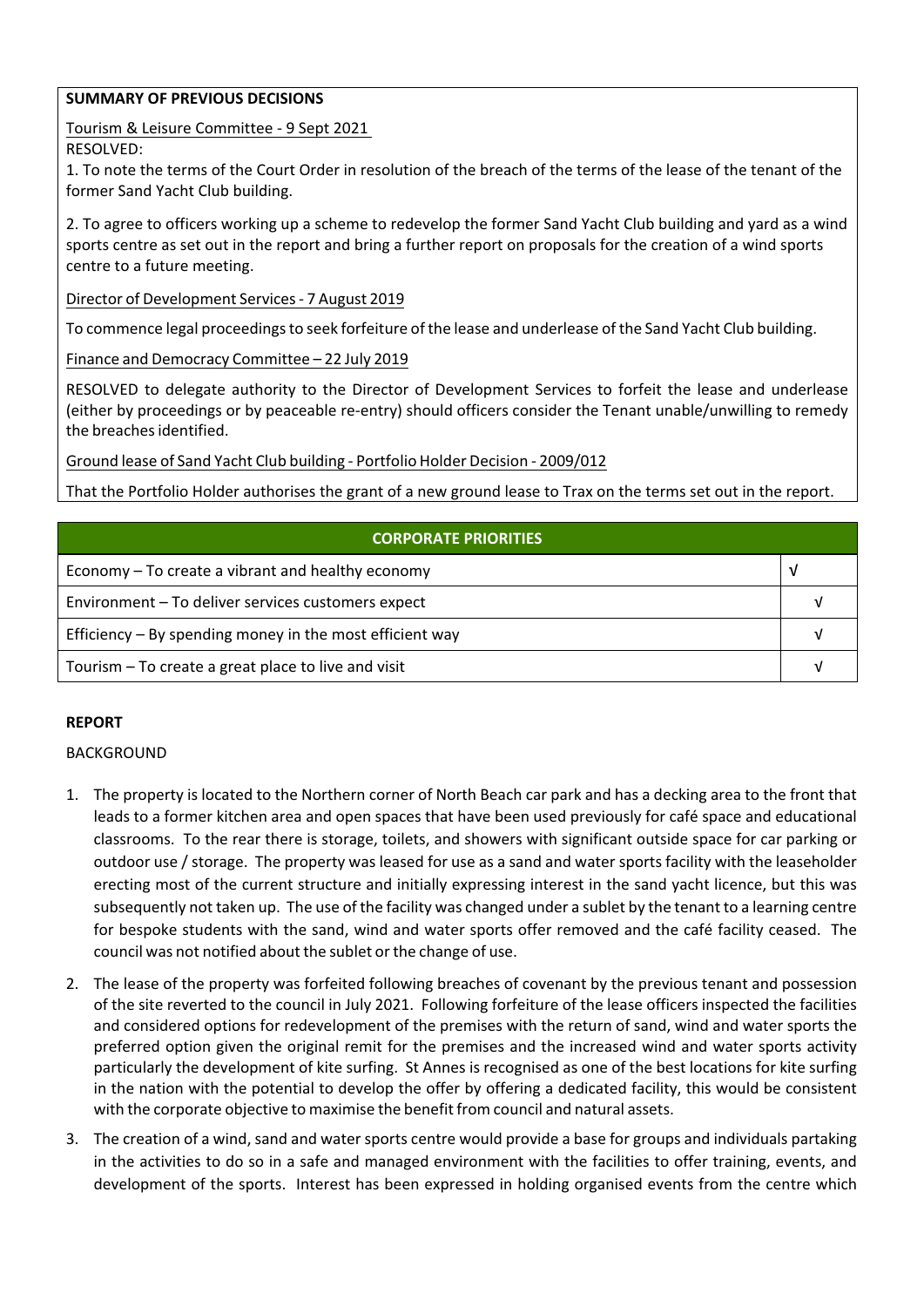would be an additional offer to the Fylde coast event programme enhancing the reputation of these growing sports and the local area. This approach would be consistent with the council's commitment to enhance the health and wellbeing of the community and offer a diverse tourism and sports experience.

4. The day‐to‐day operation of the centre (i.e. opening, closing, premise checks etc.) would be overseen and managed by one of the tenants to be agreed through a service level agreement based on use and access requirements. The council will have employees regularly accessing the premises for inspection and checks with the coastal rangers providing on‐site support and a point of contact for the tenants and users when available. It is proposed to have a commercially operated café that will provide a financial contribution towards the cost of the facility.

#### **FEASIBILITY DESIGN**

- 5. Instructions were passed to architects, CreativeSparc, to provide costed feasibility options which would address the requirementsin the attached Brief (Appendix 1). Officers also engaged with local wind sports organisations to better understand how the building could best be made fit for use as a wind sports centre. The architect was commissioned to develop a two‐phase refurbishment of the premises. The first phase is to provide a property that is fit for purpose addressing the requirements for the clubs, community, and a commercial café operator which can then be operational, and the second phase is for enhancements that would offer innovative environmental advantages and aesthetic improvements.
- 6. The second phase is not dependent on the first and would not necessarily automatically be required but would include opportunities such as generating power from natural elements (sun or wind) and wrapping the property in timber cladding to increase energy efficiency, initiatives that would deliver a carbon neutral facility. Images for both phases of the proposed development are included at Appendix 2.
- 7. The property was updated about 10 years ago by the previous tenant, who then sub-let the premises to a school that supported students with bespoke requirements. Maintenance was minimal particularly with respect to the shower area which is hassignificant wear and tear. Given that the future use is envisaged for all the community with full access, and useability of facilities for everyone the refurbishment work is necessary.
- 8. The premise does not require a complete rebuild and there are some good features that have been incorporated for example, every threshold and door are capable of access by wheelchairs and prams and there are toilets and showers for disabled users, baby changing facilities and a changing places toilet facility. The refurbishment work brings the facility to a high standard that is fit for purpose as a community and commercial offer operating alongside each other.

#### **COST OF PROPOSALS**

- 9. The architect has shared the design proposals with a quantity surveyor who has set out the cost for the two phases of work at Appendix 3. It is the first phase of work that is intended to be carried out at the property in the coming months, which amounts to a sum just under £200,000.
- 10. The refurbishment work under Phase 1 is necessary to bring the property back into use for the purpose of community and commercial as soon as practical to prevent further deterioration of the asset by leaving it unused forlonger.
- 11. The work will be undertaken by different bespoke contractors and suppliers commissioned as packages of work for specialist elements of the scheme for example, decking, bi-fold doors, painting, electrical refit, painting etc. with a main contractor overseeing the refurbishment project not exceeding £100,000.

#### **PROCUREMENT PATHWAY**

- 12. Because the value of the main contract exceeds £100,000, the council's contract procedure rules classify the works as a "large contract", which would normally require the contract to be subject to open or restricted tendering or let under a framework agreement.
- 13. Open tendering would require the council to open the work up to any bidder, subject to certain extensive quality checks. This would not normally be the preferred route for construction contracts. The route which would normally be preferred is restricted tendering. However, this is a two-stage process, involving selection of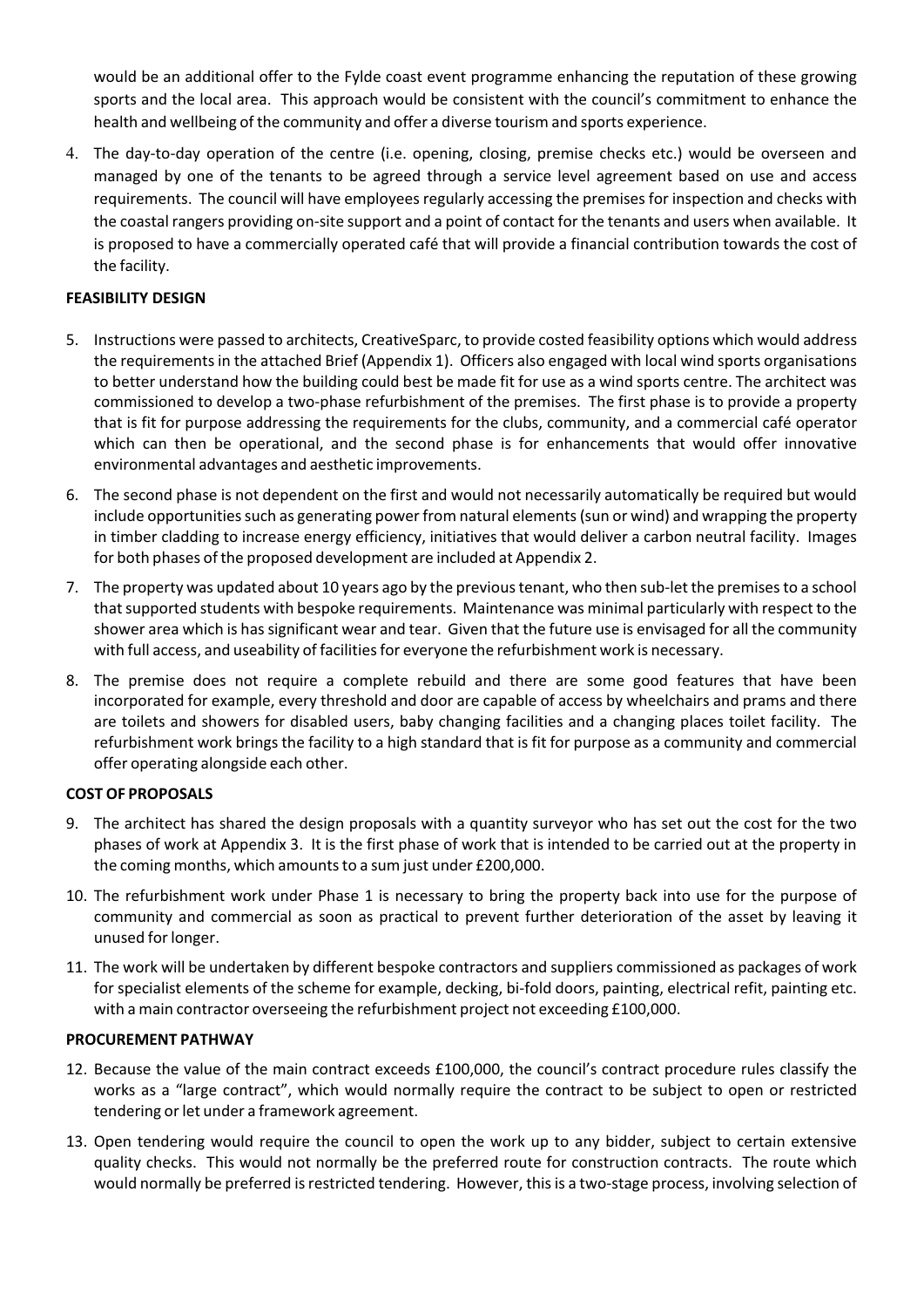tenderers before inviting bids. The timeline involved using the open tendering process would not meet the council's aspirations for the start of operation of the centre in summer 2022.

- 14. Instead, it is recommended that the "request for quotation" procedure is used for the Phase 1 works. Under this procedure, the buying officer must invite at least three quotations using an approved procurement portal. Because this would not be in accordance with normal procedures for 'large contracts', the committee is asked to specifically approve the non‐compliance with the contract procedure rules.
- 15. Using the request for quotation procedure in this instance would likely obtain better value for money than the 'large contracts' procedure and best fit the council's requirements because there would be value in working with smaller contractors along an increased opportunity for local businesses and the local supply chain to benefit.

#### **CAFÉ OPERATOR**

- 16. During the early months of 2022, the council will advertise for tenders supported by a business plan from café operators interested in taking a lease for 7 years. The bidder will be required to produce a business plan that includes the proposed operating method as well as how they will work alongside the clubs using the rest of the centre and how they would engage with the community as part of a wider offer to achieve social value. The engagement with community groups and the social value offer will be a significant part of the quality evaluation assessment in the evaluation of the bid. Fit-out of the café demise including kitchen will be undertaken by the successful operator in return for a rent-free period, which will be reflective of the capital sum to be invested.
- 17. There is a multi‐purpose room adjacent to what will be the café demise, which could be used as an over‐flow area particularly when the weather is inclement, and the increased decking area is unavailable. The clubs and the coast and countryside ranger service will have the opportunity to use this space for events and initiatives for example presentations, displays, meetings etc. Accordingly, it would be proposed that the café operator manages a booking system so that they are aware when this room is available for their use and avoid double booking. Details of the booking responsibilities will form part of an SLA with all the users.

#### **CLUBS USE OF THE CENTRE**

- 18. The sports clubs interested in using the centre will be required to enter into a formal service level agreement that will set out the conditions and permitted use of the facility with the clubs responsible for increasing support and growth of wind, water and sand sports activities that will enhance the reputation of facility, the local area and the sports, the delivery of events as well as opportunity for newcomers to learn and develop the sports will be requirements of the service level agreement. It is anticipated that the clubs will be able to occupy the premises for the summer season.
- 19. The café operator would occupy the premises as soon as they have 'fitted out' their catering offer, the tender will offer the demise for the operator without the kitchen and ancillary areas being equipped. The operator will state in the tender bid what and how the fit out will be which will determine the time taken to complete the works and start operating. It will only be possible to estimate this when a successful tender is selected and a more definitive time frame can be placed on the refurbishment works commissioned by the council, it will be necessary to complete these works prior to handing over the demise for the café lease. If it is possible to install equipment or carry out any of the required café refit as part of the general refurbishment that will be considered to achieve operational efficiency and reduce the time between install and operation.

#### **MANAGEMENT & MAINTENANCE**

- 20. The Estates & Asset team, working alongside the Coastal & Countryside rangers will work collaboratively to manage the building, particularly asthe rangers will have a dedicated presence in the annexe part.
- 21. The clubs and café tenant will have clearly defined responsibilities included in the service level agreements around the use of the property, repairs, insurance, reporting and cleaning responsibilitiesfor the demised area. It is intended that most of the ongoing revenue costs will be contained within existing provision with the contribution from the commercial café lease and responsibilitiestaken on by any other users.
- 22. It is proposed that cleaning of the non-café areas, supply of consumables, maintenance and so on will be funded from the revenue receipt from the café lease.